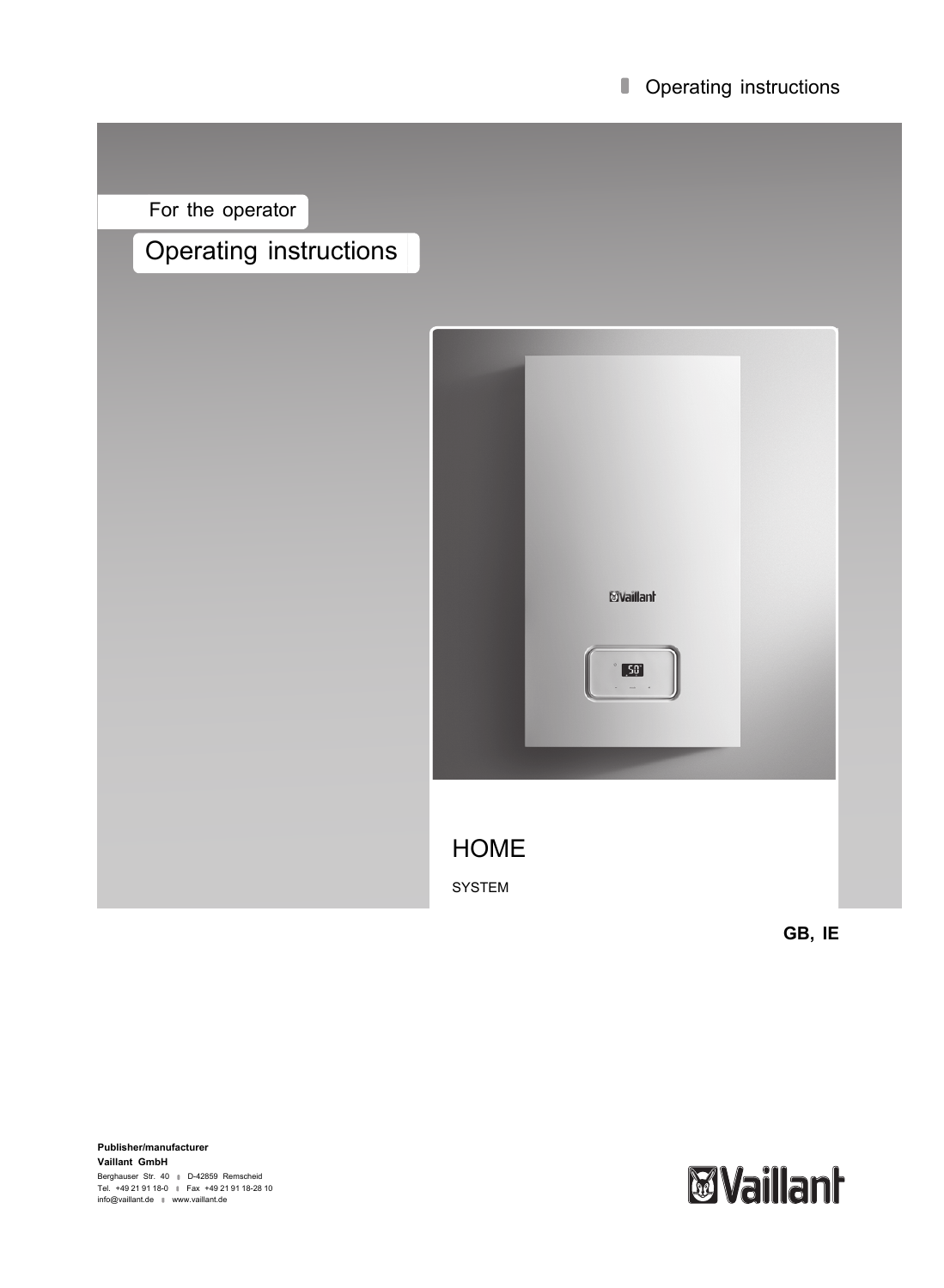# **Contents**

# **Contents**

| 1            | 3                                      |
|--------------|----------------------------------------|
| 1.1          | Action-related warnings<br>3           |
| 1.2          | 3                                      |
| 1.3          | General safety information<br>4        |
| $\mathbf{2}$ | Notes on the documentation<br>7        |
| 2.1          | Observing other applicable             |
|              | 7                                      |
| 2.2          | Storing documents<br>7                 |
| 2.3          | Applicability of the instructions<br>7 |
| 3            | Product description<br>7               |
| 3.1          | 7                                      |
| 3.2          | Serial number<br>7                     |
| 3.3          | Information on the identification<br>7 |
| 3.4          | Product design<br>8                    |
| 3.5          | Overview of the operator control       |
|              | 8                                      |
| 3.6          | Description of the display<br>9        |
| 3.7          | Description of button functions<br>9   |
| 3.8          | Operating levels<br>10                 |
| 4            | 10                                     |
| 4.1          | Starting up the product<br>10          |
| 4.2          | Basic display<br>10                    |
| 4.3          | Checking the heating system            |
|              | 10                                     |
| 4.4          | 11<br>Filling the heating installation |
| 4.5          | Selecting the operating mode<br>11     |
| 4.6          | Setting the hot water                  |
|              | 11<br>temperature                      |
| 4.7          | Setting the heating flow               |
|              | 11                                     |
| 4.8          | Product settings<br>12                 |
| 4.9          | Switching the product to               |
|              | standby mode<br>12                     |
| 4.10         | 12<br>Frost protection                 |
| 5            | Troubleshooting<br>13                  |
| 5.1          | Detecting and rectifying faults<br>13  |
| 5.2          | Fault codes in the display<br>13       |

| 6   | Care and maintenance  13                                 |    |
|-----|----------------------------------------------------------|----|
| 6.1 | Maintenance                                              | 13 |
| 6.2 | Caring for the product 13                                |    |
| 6.3 | Checking the condensate drain<br>pipework and tundish 13 |    |
| 7   | Decommissioning 14                                       |    |
| 7.1 | Temporarily decommissioning                              |    |
| 7.2 | Permanently decommissioning                              |    |
| 8   | Recycling and disposal 14                                |    |
| 9   | <b>Guarantee and customer</b>                            |    |
|     |                                                          |    |
| 9.1 |                                                          |    |
| 9.2 |                                                          |    |
|     |                                                          |    |
| A   | Operator level - overview  15                            |    |
| в   | Troubleshooting  15                                      |    |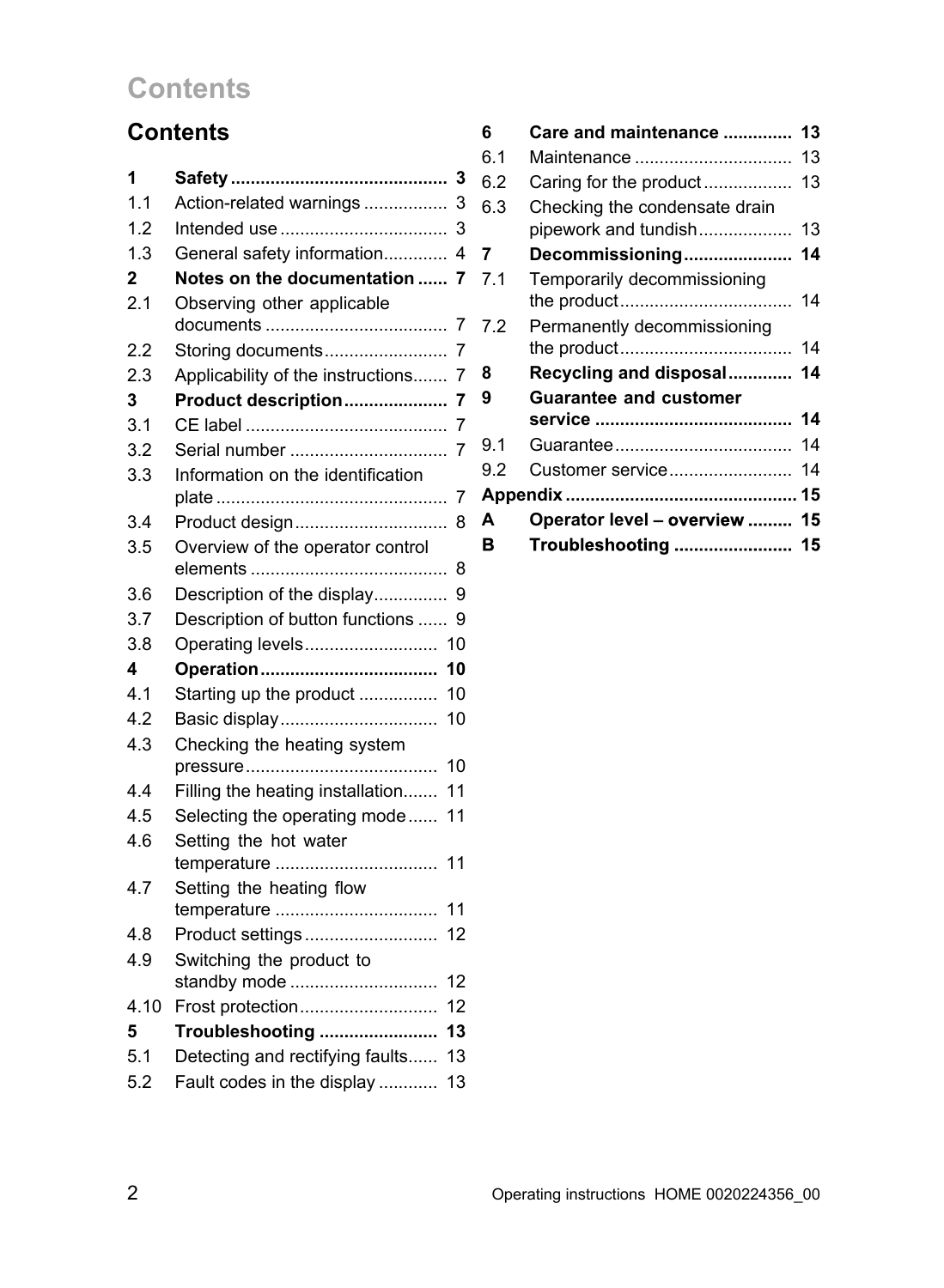# **1 Safety**

# **1.1 Action-related warnings Classification of action-related warnings**

The action-related warnings are classified in accordance with the severity of the possible danger using the following warning signs and signal words:

### **Warning symbols and signal words**



# **Danger!**

Imminent danger to life or risk of severe personal injury



### **Danger!**

Risk of death from electric shock



# **Warning.**

Risk of minor personal injury



### **Caution.**

Risk of material or environmental damage

# **1.2 Intended use**

There is a risk of injury or death to the user or others, or of damage to the product and other property in the event of improper use or use for which it is not intended.

The product is intended as a heat generator for closed central heating installations and for hot water generation.

Intended use includes the following:

- observance of the operating instructions included for the product and any other system components
- compliance with all inspection and maintenance conditions listed in the instructions.

This product can be used by children aged from 8 years and above and persons with reduced physical, sensory or mental capabilities or lack of experience and knowledge if they have been given supervision or instruction concerning use of the product in a safe way and understand the hazards involved. Children must not play with the product. Cleaning and user maintenance work must not be carried out by children unless they are supervised.

Any other use that is not specified in these instructions, or use beyond that specified in this document shall be considered improper use. Any direct commercial or industrial use is also deemed to be improper.

### **Caution.**

Improper use of any kind is prohibited.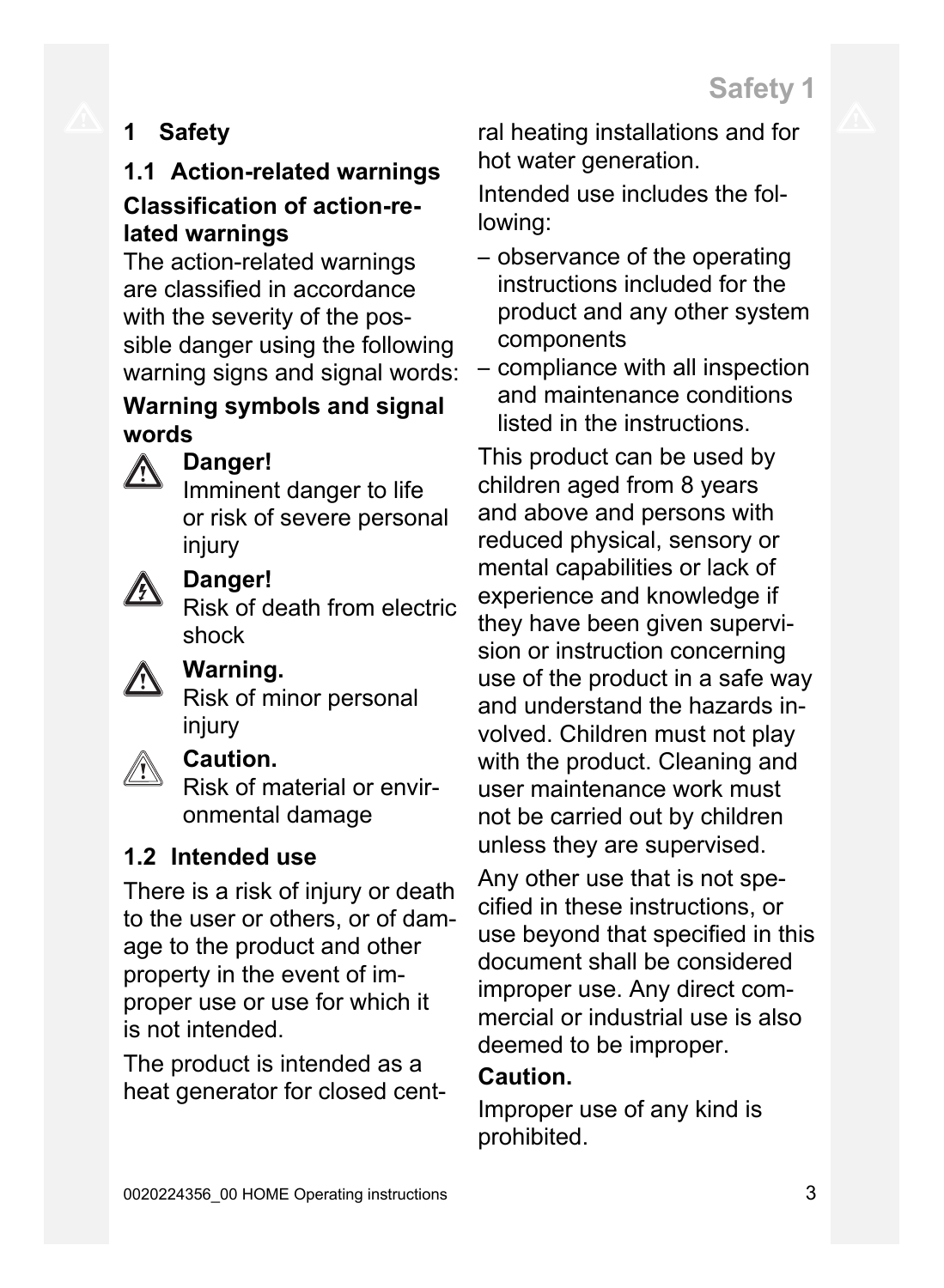# **1 Safety**

### **1.3 General safety information**

# **1.3.1 Installation by skilled tradesmen only**

The installation, inspection, maintenance and repair of the product, as well as the gas ratio settings, must only be carried out by a competent person.

# **1.3.2 Danger caused by improper operation**

Improper operation may present a danger to you and others, and cause material damage.

▶ Carefully read the enclosed instructions and all other applicable documents, particularly the "Safety" section and the warnings.

# **1.3.3 Risk of death from escaping gas**

What to do if you smell gas in the building:

- ▶ Avoid rooms that smell of gas.
- $\triangleright$  If possible, open doors and windows fully and ensure adequate ventilation.
- ▶ Do not use naked flames (e.g. lighters, matches).
- ▶ Do not smoke.
- ▶ Do not use any electrical switches, mains plugs, doorbells, telephones or other

communication systems in the building.

- $\triangleright$  If it is safe to do so, close the emergency control valve or the main isolator.
- $\triangleright$  If possible, close the gas isolator cock on the product.
- $\triangleright$  Warn other occupants in the building by yelling or banging on doors or walls.
- $\blacktriangleright$  Leave the building immediately and ensure that others do not enter the building.
- $\triangleright$  Notify the gas supply company or National Grid Transco +44 (0) 800 111999 by telephone from outside of the building.

# **1.3.4 Risk of death due to a blocked or leaking flue gas pipe**

What to do if you smell flue gas in the property:

- ▶ Open all accessible doors and windows fully to provide ventilation.
- $\triangleright$  Switch off the product.
- ▶ Inform a competent person.

# **1.3.5 Risk of death from escaping flue gas**

If you operate the product with an empty condensate siphon, flue gas may escape into the room air.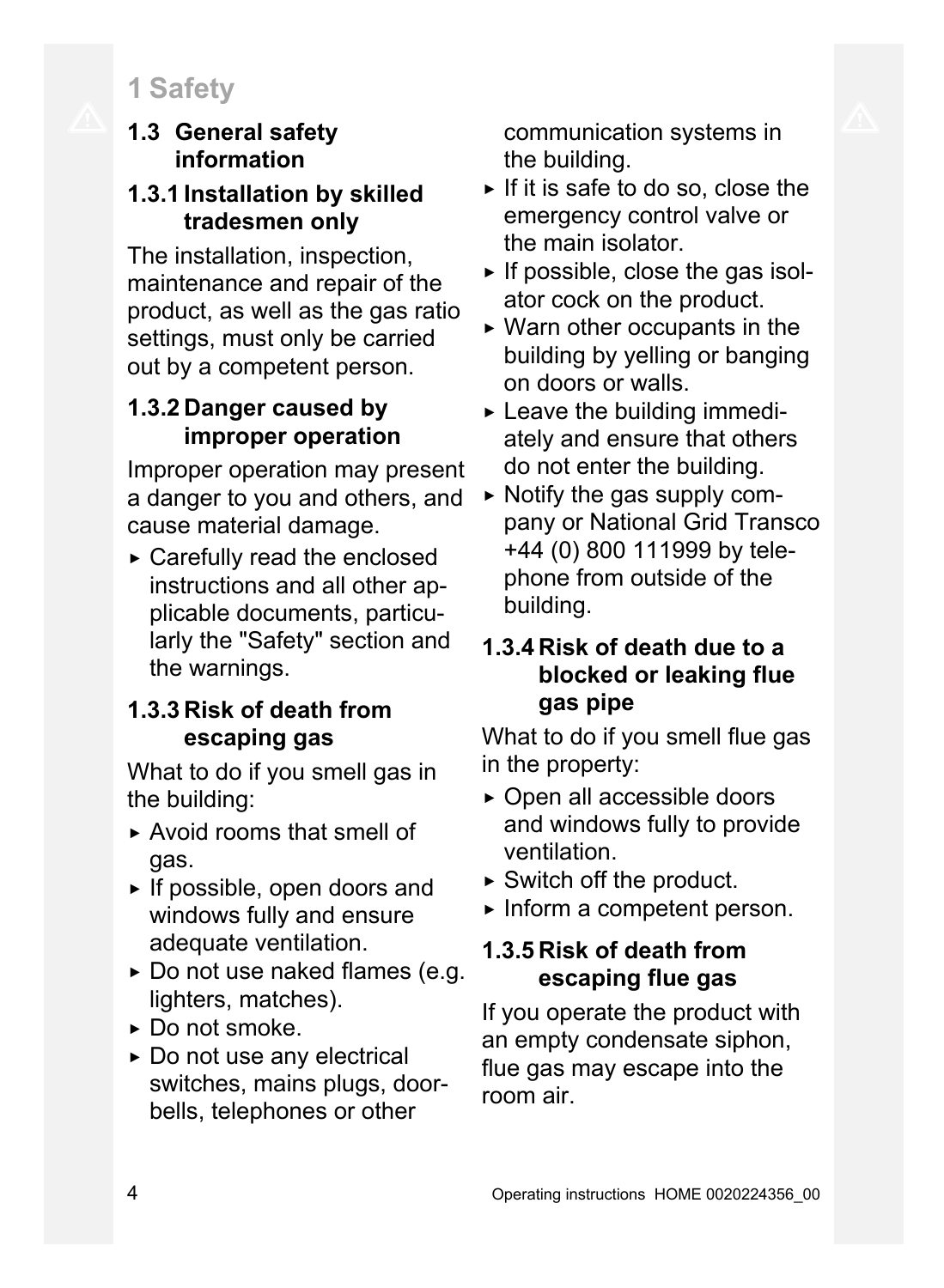▶ In order to operate the product, ensure that the condensate siphon is always full.

### **1.3.6 Risk of death due to explosive and flammable materials**

▶ Do not use or store explosive or flammable materials (e.g. petrol, paper, paint) in the installation room of the product.

### **1.3.7 Risk of death due to lack of safety devices**

A lack of safety devices (e.g. expansion relief valve, expansion vessel) can lead to potentially fatal scalding and other injuries, e.g. due to explosions.

 $\triangleright$  Ask a competent person to explain how the safety devices work and where they are located.

# **1.3.8 Risk of death due to changes to the product or the product environment**

- ▶ Never remove, bridge or block the safety devices.
- $\triangleright$  Do not alter the safety devices in any way.
- ▶ Do not damage or remove any seals on components.
- ▶ Do not make any changes: – The product itself
- to the gas, air, water and electricity supplies
- to the entire flue gas installation
- to the entire condensate drain system
- to the expansion relief valve
- to the drain lines
- to constructional conditions that may affect the operational reliability of the product
- **1.3.9 Risk of injury and material damage due to maintenance and repairs carried out incorrectly or not carried out at all**
- $\triangleright$  Never attempt to carry out maintenance work or repairs on your product yourself.
- ▶ Faults and damage should be immediately rectified by a competent person.
- $\triangleright$  Adhere to the maintenance intervals specified.

### **1.3.10 Risk of corrosion damage due to unsuitable combustion and room air**

Sprays, solvents, chlorinated cleaning agents, paint, adhesives, ammonia compounds, dust or similar substances may lead to corrosion on the product and in the air/flue pipe.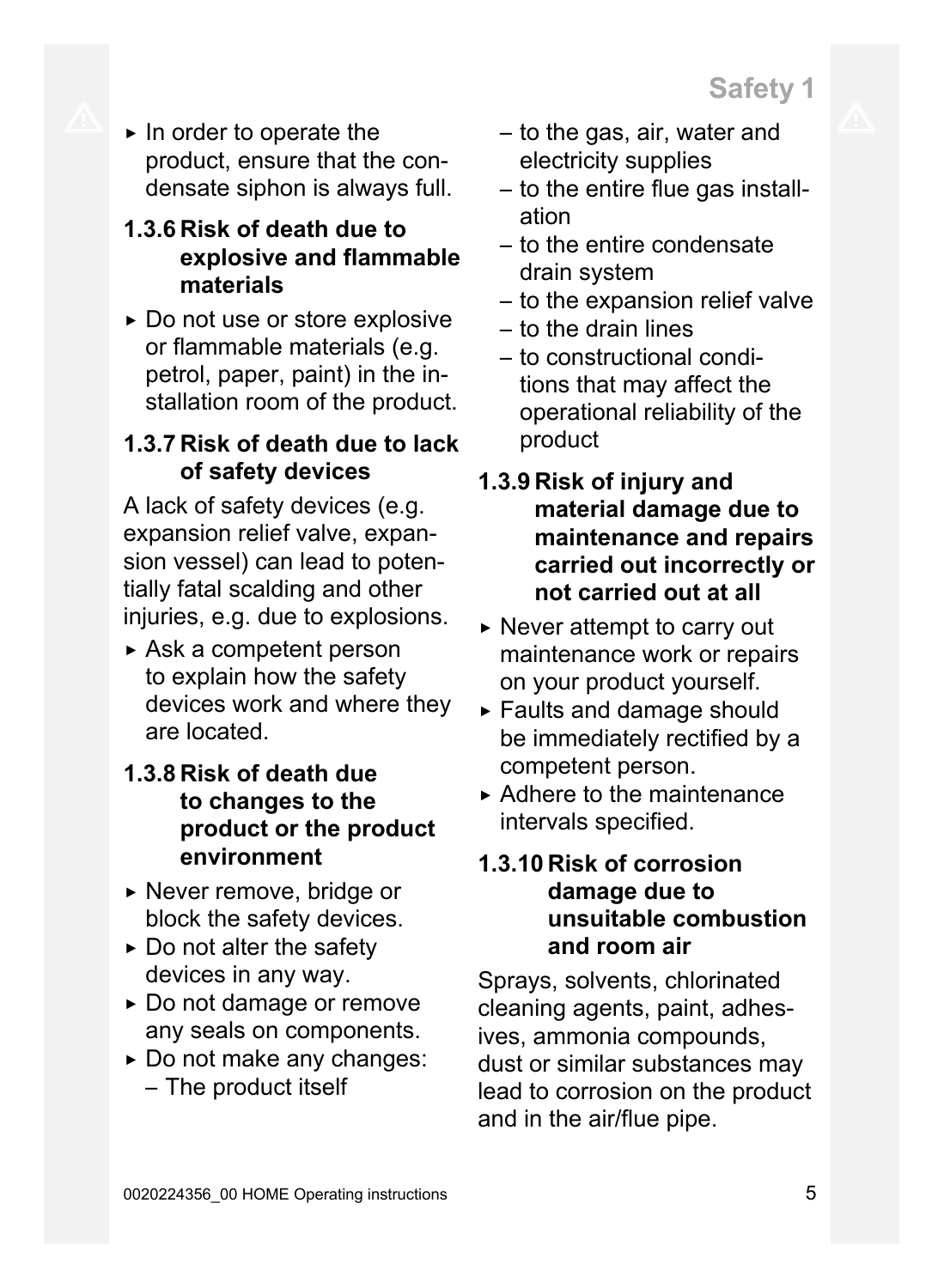# **1 Safety**

- $\blacktriangleright$  Ensure that the supply of combustion air is always free of fluorine, chlorine, sulphur, dust, etc.
- $\triangleright$  Ensure that no chemical substances are stored at the installation site.

# **1.3.11 Risk of material damage caused by frost**

- ▶ Ensure that the heating installation always remains in operation during freezing conditions and that all rooms are sufficiently heated.
- ▶ If you cannot ensure the operation, have a competent person drain the heating installation.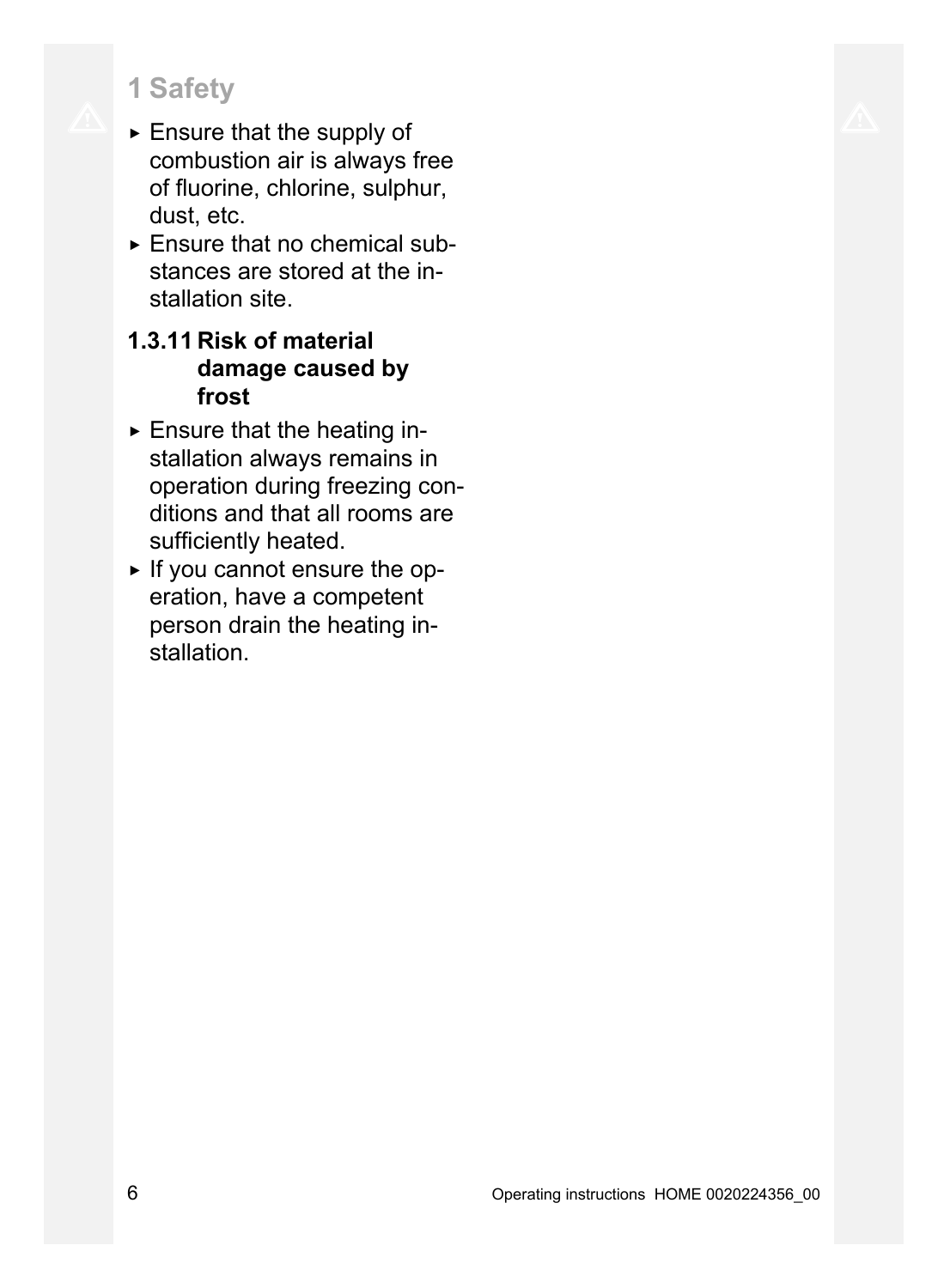# **2 Notes on the documentation**

#### **2.1 Observing other applicable documents**

▶ You must observe all operating instructions enclosed with the system components.

#### **2.2 Storing documents**

 $\triangleright$  Keep this manual and all other applicable documents safe for future use.

#### **2.3 Applicability of the instructions**

These instructions apply only to:

#### **Product article number**

|                  | Article num- | <b>Gas Council</b> |
|------------------|--------------|--------------------|
|                  | ber          | Number             |
| <b>HOME SYS-</b> | 0010019934   | 41-044-94          |
| <b>TEM 12 -A</b> |              |                    |
| $(H-GB)$         |              |                    |
| <b>HOME SYS-</b> | 0010019935   | 41-044-95          |
| <b>TEM 15 -A</b> |              |                    |
| $(H-GB)$         |              |                    |
| <b>HOME SYS-</b> | 0010019936   | 41-044-96          |
| <b>TEM 18 -A</b> |              |                    |
| $(H-GB)$         |              |                    |
| <b>HOME SYS-</b> | 0010019937   | 41-044-97          |
| <b>TEM 25 -A</b> |              |                    |
| $(H-GB)$         |              |                    |

These products are only designed for natural gas systems.

# **3 Product description**

#### **3.1 CE label**

C

The CE label shows that the products comply with the basic requirements of the applicable directives as stated on the identification plate.

The declaration of conformity can be viewed at the manufacturer's site.

#### **3.2 Serial number**

The serial number is on the identification plate on the underside of the product.

#### **3.3 Information on the identification plate**

The identification plate is mounted on the underside of the product in the factory.

The identification plate keeps record of the country in which the product is to be installed.

| <b>Information</b><br>on the identi-<br>fication plate | Meaning                                                                                                                                                                                                                                                                                                                          |
|--------------------------------------------------------|----------------------------------------------------------------------------------------------------------------------------------------------------------------------------------------------------------------------------------------------------------------------------------------------------------------------------------|
|                                                        | Barcode with serial number                                                                                                                                                                                                                                                                                                       |
| Serial number                                          | For quality control purposes;<br>3rd and 4th digits $=$ year of<br>production<br>For quality control purposes;<br>5th and 6th digits = week of<br>production<br>For identification purposes;<br>7th to 16th digits = product<br>article number<br>For quality control purposes;<br>17th to 20th digits = place of<br>manufacture |
| <b>HOME SYS-</b><br><b>TEM</b>                         | Product description                                                                                                                                                                                                                                                                                                              |
| XX. Gxx -<br>xx mbar<br>(x kPa)                        | Gas group and gas connec-<br>tion pressure as set at the<br>factory                                                                                                                                                                                                                                                              |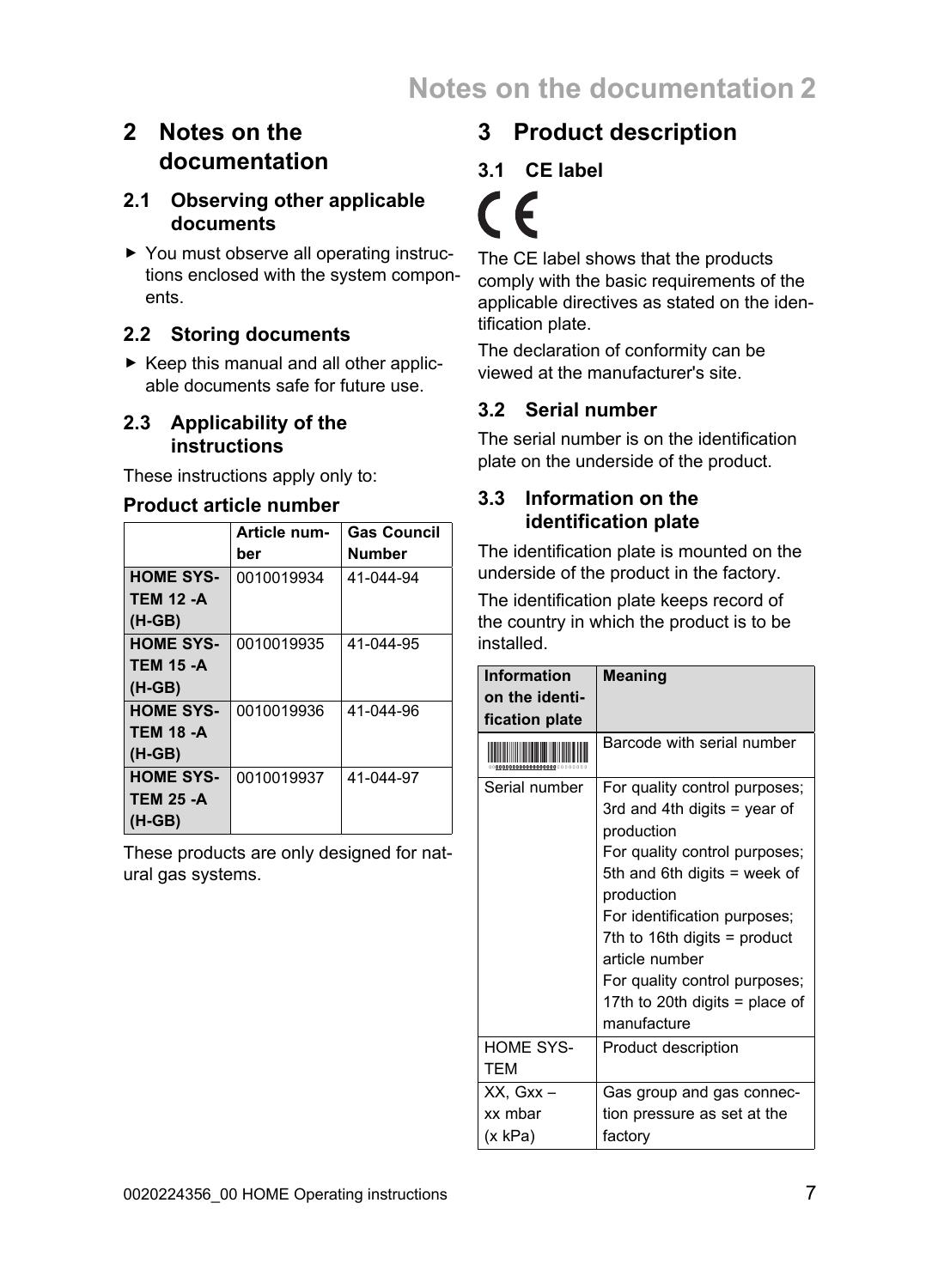# **3 Product description**

| <b>Information</b>               | <b>Meaning</b>                                |
|----------------------------------|-----------------------------------------------|
| on the identi-<br>fication plate |                                               |
| Cat.                             | Approved gas category                         |
| Condensing                       | Efficiency class of the boiler                |
| technology                       | in accordance with EC Dir-                    |
|                                  | ective 92/42/EEC                              |
| Type: Xx3(x)                     | Permissible flue gas connec-<br>tions         |
| <b>PMS</b>                       | Maximum water pressure in<br>heating mode     |
| <b>PMW</b>                       | Maximum water pressure in                     |
|                                  | hot water handling mode                       |
| V/Hz                             | Electric connection                           |
| W                                | Max. electrical power con-                    |
|                                  | sumption                                      |
| IP                               | Level of protection                           |
| Щ                                | <b>Heating mode</b>                           |
| Z,                               | Hot water generation                          |
| Pn                               | Nominal heat output range                     |
|                                  | in heating mode                               |
| Pnc                              | Nominal heat output range                     |
|                                  | in heating mode (condensing                   |
|                                  | technology)                                   |
| P                                | Nominal heat output range                     |
|                                  | in hot water handling mode                    |
| Qn                               | Nominal heating load range<br>in heating mode |
| Qnw                              | Nominal heating load range                    |
|                                  | in hot water handling mode                    |
| $T_{\text{max}}$                 | Max. flow temperature                         |
| <b>NOx</b>                       | NOx class for the product                     |
| Code (DSN)                       | Specific product code                         |
|                                  | $\rightarrow$ "CE label" section              |
| ĭ                                | Read the instructions.                        |
|                                  | → "Recycling and disposal"                    |
|                                  | section                                       |
| GC no.                           | Gas council number                            |

#### **3.4 Product design**



1 Control elements

#### **3.5 Overview of the operator control elements**

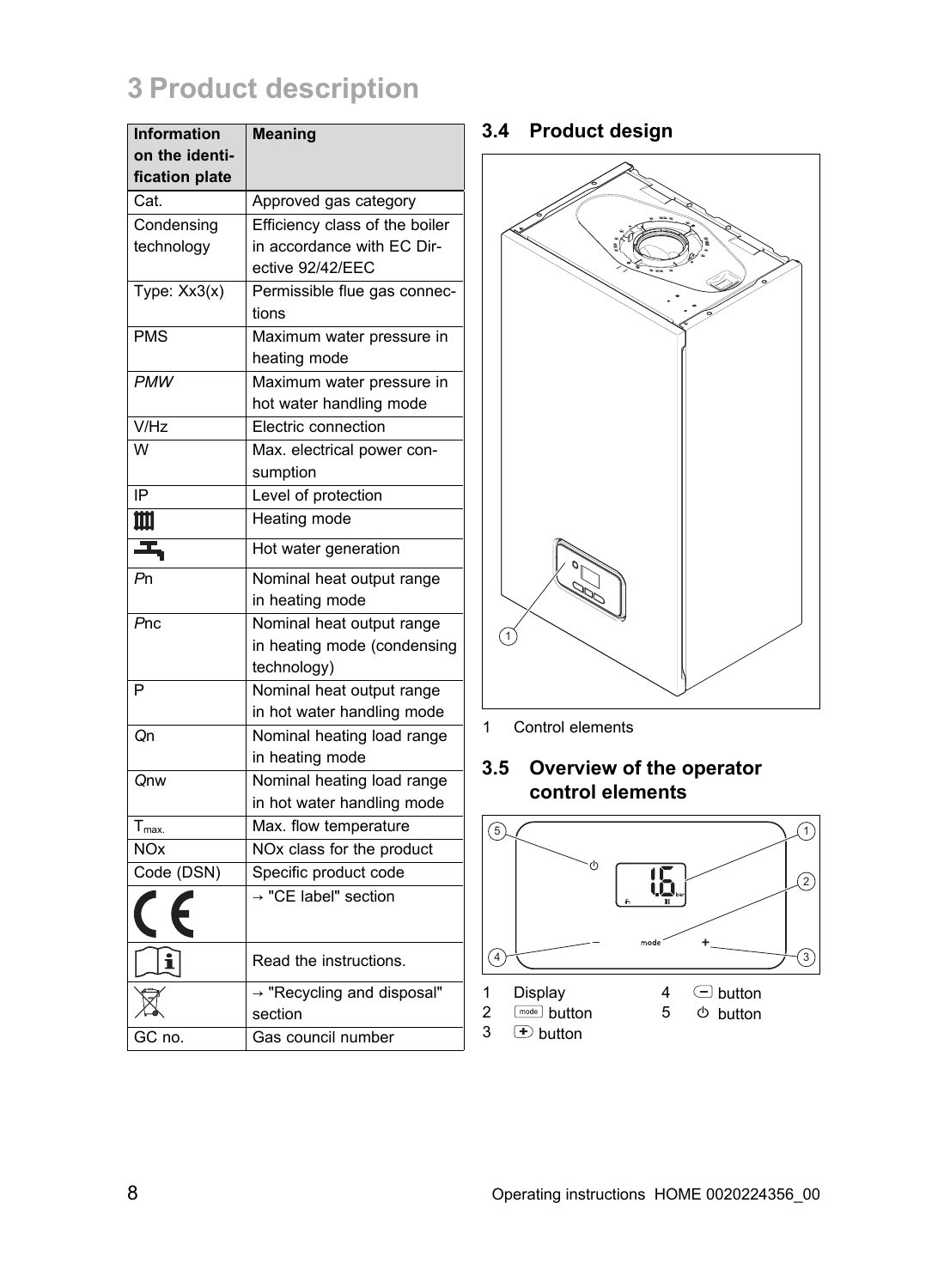# **Product description 3**

### **3.6 Description of the display**



1 Operating information 2 Active operating mode, selecting and confirming the operating mode

3 Display showing the current heating flow temperature, the filling pressure in the heating installation, the operating mode or a fault code

| Symbol | <b>Meaning</b>                                                                                                                                                        |  |
|--------|-----------------------------------------------------------------------------------------------------------------------------------------------------------------------|--|
| 6      | Burner operating correctly                                                                                                                                            |  |
|        | Burner on                                                                                                                                                             |  |
| 15.    | Heating installation filling<br>pressure<br>Permanently on: Filling                                                                                                   |  |
|        | pressure in the permitted<br>range.<br>Flashing display: Filling<br>pressure is outside of the<br>permissible range or the<br>purging function has been<br>activated. |  |
|        | DHW mode<br>Permanently on: Hot wa-<br>ter activated<br>Flashing: Burner on when<br>the domestic hot water<br>cylinder is in reheating<br>mode                        |  |
| eco    | Hot water saving mode<br>Hot water temperature <<br>50 °C<br>Normal operating temper-<br>ature                                                                        |  |

| Symbol  | <b>Meaning</b>            |  |
|---------|---------------------------|--|
|         | Heating mode              |  |
|         | Permanently on: Heating   |  |
|         | mode activated            |  |
|         | Flashing: Burner on in    |  |
|         | heating mode              |  |
| ᆥ       | Display flashing:         |  |
|         | Switching on the product  |  |
|         | Fault                     |  |
|         | Setting confirmed         |  |
| FXX/Err | Fault in the product      |  |
|         | Appears instead of the    |  |
|         | basic display.            |  |
| OFF     | Appears when the          |  |
|         | product goes into standby |  |
|         | mode.                     |  |

#### **3.7 Description of button functions**

| <b>Button</b>              | <b>Meaning</b>                  |  |  |
|----------------------------|---------------------------------|--|--|
| mode                       | Selecting the operating mode    |  |  |
|                            | Confirm the operating mode      |  |  |
|                            | Confirm setting                 |  |  |
|                            | Increase the display contrast   |  |  |
| $\bigoplus$ or $\bigoplus$ | Setting the hot water temperat- |  |  |
|                            | ure                             |  |  |
|                            | Setting the heating flow tem-   |  |  |
|                            | perature                        |  |  |
|                            | Increase or decrease the selec- |  |  |
|                            | ted setting                     |  |  |
|                            | Increase the display contrast   |  |  |
| (ካ                         | Activate the product: On/off    |  |  |
|                            | (standby)                       |  |  |
|                            | Reset the product               |  |  |

Adjustable values flash on the display.

You must confirm any change to a value. Only then is the new setting saved.

If you do not press any buttons for five seconds, the displays switches back to the basic display.

If you do not press any buttons for one minute, the display contrast decreases.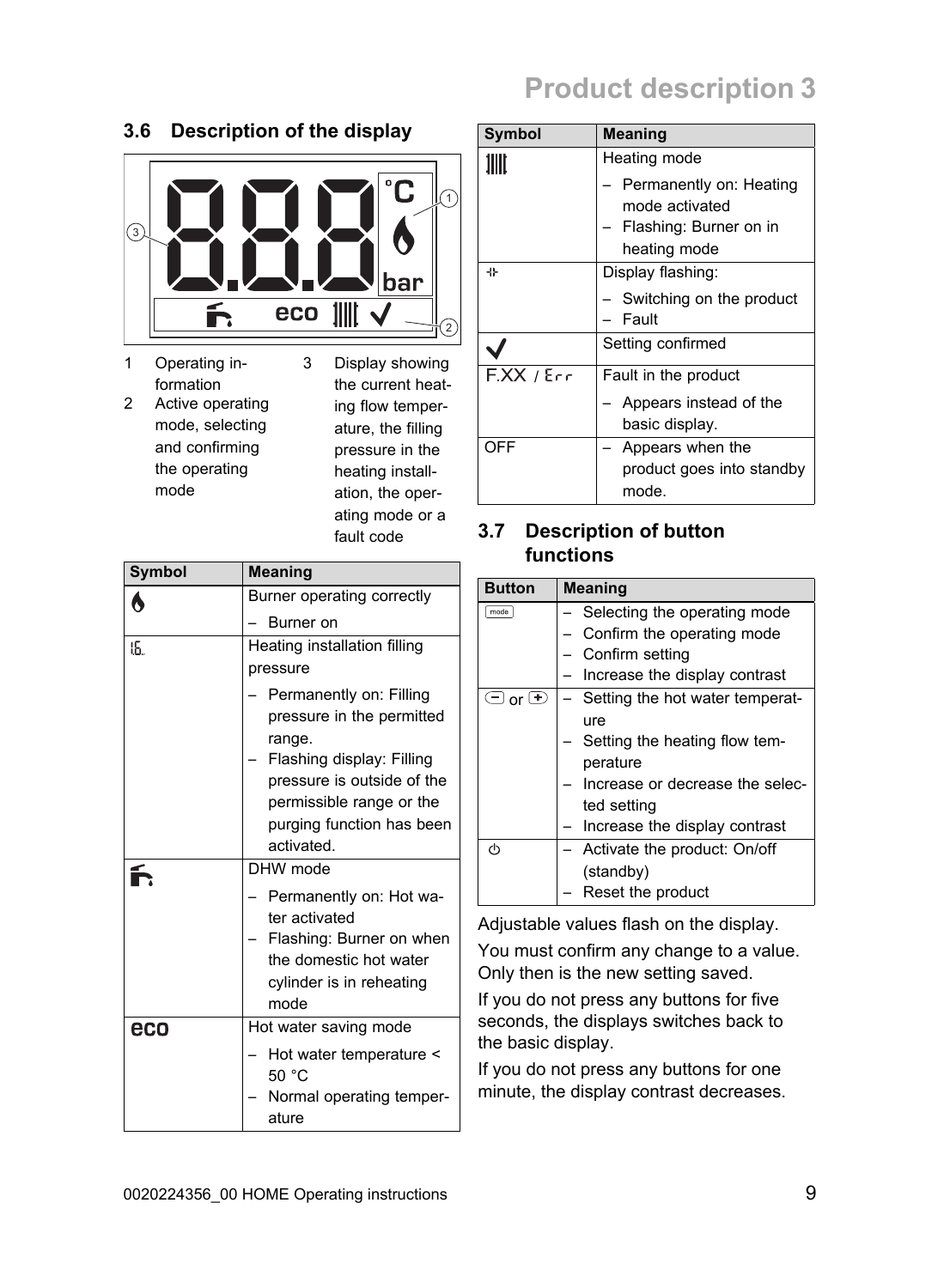# **4 Operation**

#### **3.8 Operating levels**

The product has two operating levels:

- The operator level shows the most important information and offers set-up options which do not require any special prior knowledge.
- Specialised knowledge is required in order to use the installer level (access for competent persons). This is therefore protected by an access code.

Operator level – overview  $($   $\rightarrow$  Page 15)

# **4 Operation**

#### **4.1 Starting up the product**

#### **4.1.1 Opening the isolator devices**

**Conditions**: The competent person who installed the unit will explain where the isolator devices are and how to handle them.

- $\blacktriangleright$  Ensure that the gas isolator cock is fully open.
- $\blacktriangleright$  Ensure that the stop cocks in the heating installation's flow and return are open.
- $\blacktriangleright$  Ensure that the cold water stop cock is open.

#### **4.1.2 Starting up the product**



- ▶ Press the **(2)** button.
	- $\triangleleft$  When the unit is switched on, the "Basic display" is shown in the display **(1)**.

#### **4.2 Basic display**



The filling pressure in the heating installation and the operating mode are shown in the display's basic display.

To return to the basic display:

– Wait more than five seconds without pressing any buttons.

If a fault message is present, the basic display switches to the fault code.

#### **4.3 Checking the heating system pressure**

- 1. Once a month, check that the pressure in the central heating system, which is displayed on the user interface, is between 0.1 MPa and 0.15 MPa (1.0 bar and 1.5 bar).
	- $\triangleleft$  If the filling pressure is correct, no action needs to be taken.
	- $\triangledown$  If the filling pressure is too low, add more water to the heating installation.

#### **Note**

 $\overline{\mathbf{i}}$ 

If the heating flow temperature is shown in the display, press and hold the  $\bigcirc$  and  $\bigcirc$  buttons at the same time for longer than five seconds, or temporarily deactivate heating mode in order to display the pressure.

2. Fill the heating installation.  $($   $\rightarrow$  Page 11)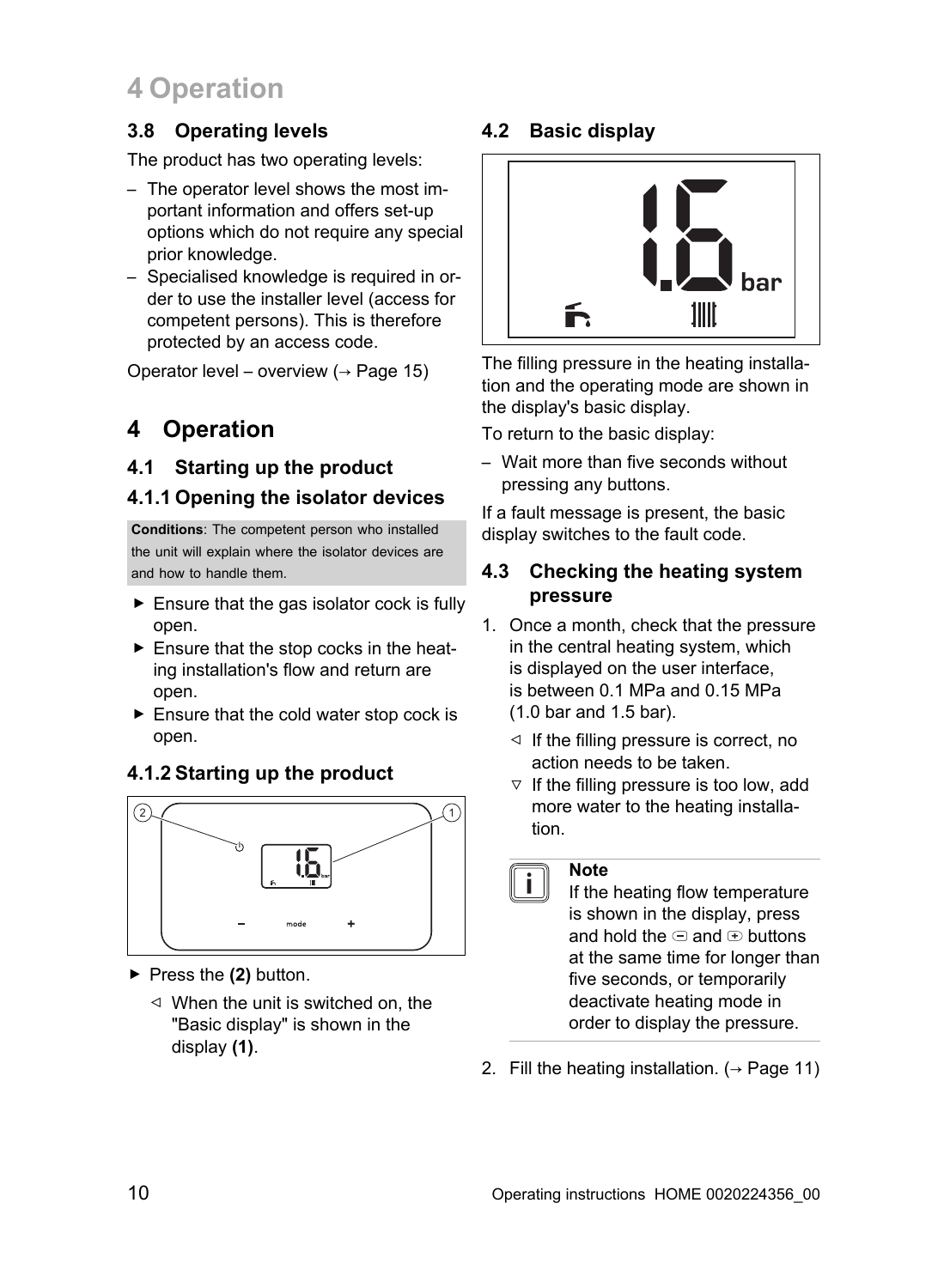#### **4.4 Filling the heating installation**

# **Caution.**

**Risk of material damage due to heating water that is extremely calciferous or corrosive or contaminated by chemicals.**

Unsuitable tap water damages the seals and diaphragms, blocks components in the product and heating installation through which the water flows and causes noise.

- $\triangleright$  Only fill the heating installation with suitable heating water.
- ▶ In case of doubt, ask a competent person for details.

#### **Note**

The competent person is responsible for filling the heating installation the first time, any subsequent top-ups and the water quality.

The operator alone is responsible for topping up the water in the heating installation.

- 1. Open all radiator valves (thermostatic radiator valves) of the heating installation.
- 2. Slowly open the filling cock, as shown to you by the competent person.
- 3. Fill with water until the required filling pressure is reached.
- 4. Check the filling pressure in the display.
- 5. Close the filling cock after filling.

#### **4.5 Selecting the operating mode**

#### **Note**

i.

The unit is always activated with the preselected operating mode.

 $\triangleright$  Press  $\sim$  repeatedly until the display shows the required operating mode.

| Symbol | <b>Operating mode</b> |  |
|--------|-----------------------|--|
|        | Heating + hot water   |  |
|        | Heating only          |  |
|        | Hot water only        |  |
|        | No requirement        |  |

#### **4.6 Setting the hot water temperature**

**Note**

**Conditions**: The temperature is controlled via the domestic hot water cylinder's thermostat.

▶ Set the hot water temperature on the controller.



If you press the  $\bigcirc$  or  $\bigcirc$  button, the display shows the  $n = sym$ bol.

**Conditions**: The temperature is controlled via the domestic hot water cylinder's temperature sensor.

▶ Set the hot water temperature on the controller.

#### **4.7 Setting the heating flow temperature**

**Conditions**: Temperature controlled by the boiler, with heating mode activated

 $\triangleright$  Set the heating flow temperature on the boiler ( $\rightarrow$  Page 12).

#### **Note**

The competent person may have adjusted the maximum possible temperature.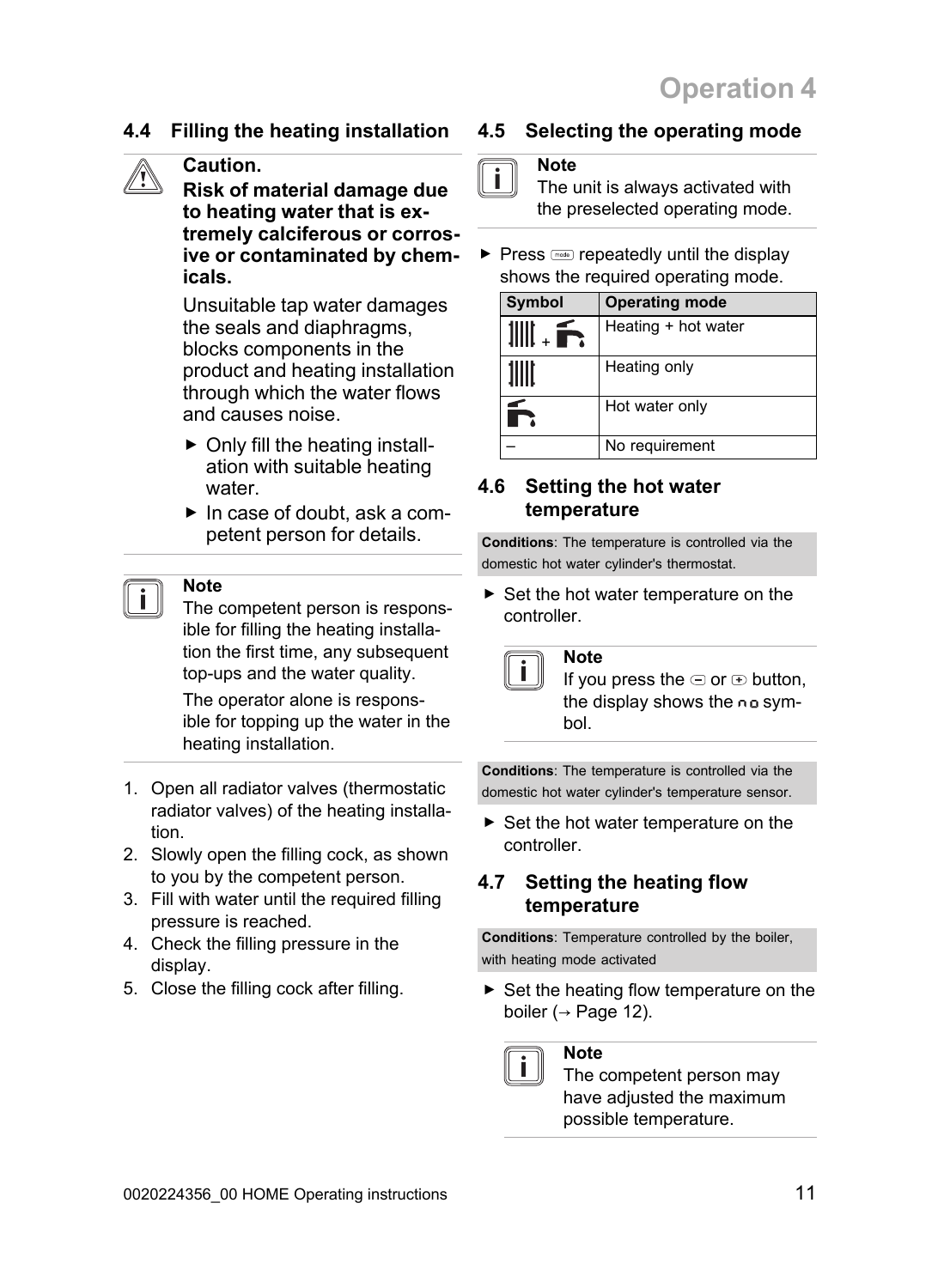# **4 Operation**

**Conditions**: Temperature controlled by the controller, with heating mode activated

- ▶ Set the maximum heating flow temperature on the boiler ( $\rightarrow$  Page 12).
- ▶ Set the room temperature on the controller.
	- $\triangleleft$  The actual heating flow temperature is set automatically by the controller.

**Conditions**: Outside temperature sensor connected to the boiler, with heating mode activated

- $\triangleright$  When you press the  $\equiv$ ,  $\ominus$  or  $\ominus$  button.
	- $\triangleleft$  The display shows the heating flow temperature calculated by the boiler.
	- $\triangleleft$  The actual heating flow temperature is set automatically by the boiler.

#### **4.8 Product settings**

#### **Note**

The sequence in which the available settings are shown depends on the operating mode selected.

If the **Domestic hot water + Heating** operating mode is selected, the hot water temperature must be confirmed in order to set the flow temperature of the heating.

- 1. Press the  $\bigcirc$  or  $\bigcirc$  button to set the temperature.
- 2. Press the  $\equiv$  button to confirm.

#### **4.9 Switching the product to standby mode**

- $\blacktriangleright$  Press the  $\triangle$  button for less than three seconds.
	- ◁ Once the requirement currently in use has finished, the display will show **OFF** and go out.
	- $\triangleleft$  The product is now in standby mode.
	- ◁ The product's frost protection function is activated.

 $\triangleleft$  The main power supply is not interrupted. The product continues to be supplied with power.

#### **4.10 Frost protection**

#### **4.10.1 The product's frost protection function**

The frost protection function switches on the boiler and the pump as soon as the protection temperature in the heating circuit is reached.

– Protection temperature: 12 ℃

The pump stops once the minimum water temperature in the heating circuit is reached.

– Minimum water temperature: 15 ℃

If the burner ignition temperature in the heating circuit is reached, the burner switch is switched on and continues to operate until the burner anti-cycling temperature is reached.

- Burner ignition temperature: 7 ℃
- Burner anti-cycling temperature: 35 ℃

The hot water circuit (cold and hot water) is not protected by the boiler.

Frost protection for the system can only be guaranteed by the boiler.

A controller is required to control the temperature of the system.

#### **4.10.2 Frost protection for the system**

#### **Note**

Ensure that the product's power and gas supply are working correctly.

**Conditions**: If you are away from home for several days, Without controller

▶ Switch the product to standby mode.  $(\rightarrow$  Page 12)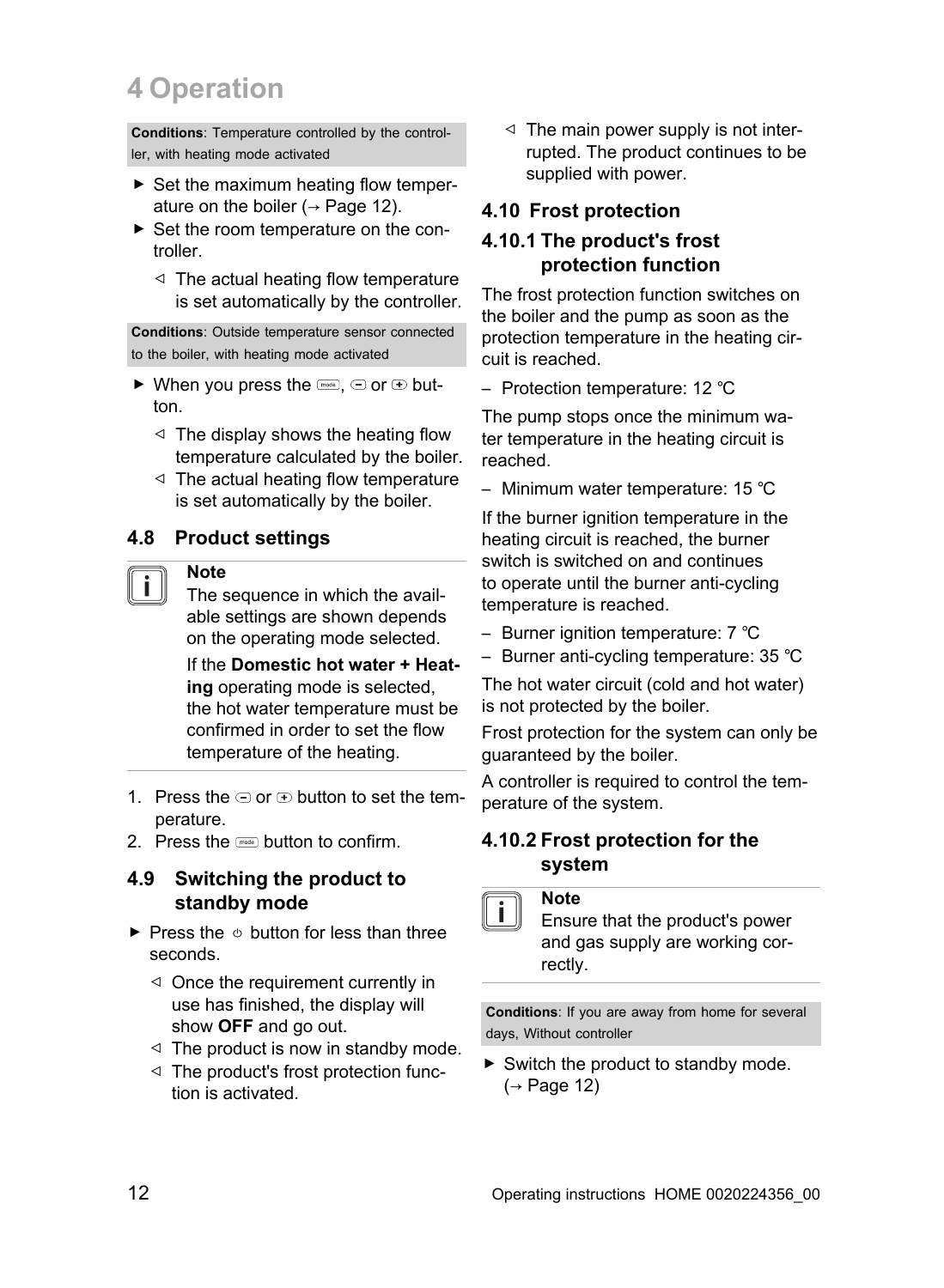**Conditions**: If you are away from home for several days, With controller

▶ Program the number of days you will be away in the controller to activate the frost protection devices.

**Conditions**: If you are away from home for a prolonged period

▶ Contact a qualified competent person, who can completely drain the system or protect the heating circuit by adding a special frost protection agent for heating installations.

# **5 Troubleshooting**

### **5.1 Detecting and rectifying faults**

 $\blacktriangleright$  If problems occur whilst operating the product, you can carry out certain selfchecks with the aid of the table in the appendix.

Troubleshooting ( $\rightarrow$  Page 15)

 $\blacktriangleright$  If the product still does not function without problems after the checks have been carried out using the table, contact your competent person to rectify the problem.

### **5.2 Fault codes in the display**

Fault codes have priority over all other displays. If several faults occur at the same time, the corresponding codes are displayed alternately for two seconds each.

▶ If your product displays a fault code (F.xx), contact a competent person.

# **6 Care and maintenance**

#### **6.1 Maintenance**

An annual inspection of the product carried out by a competent person is a prerequisite for ensuring that the product is permanently ready and safe for operation, reliable, and has a long working life.

### **6.2 Caring for the product**

#### **Caution. Risk of material damage caused by unsuitable cleaning agents.**

- ▶ Do not use sprays, scouring agents, detergents, solvents or cleaning agents that contain chlorine.
- $\triangleright$  Clean the casing with a damp cloth and a little solvent-free soap.

#### **6.3 Checking the condensate drain pipework and tundish**

The condensate drain pipework and tundish must always be penetrable.

 $\blacktriangleright$  Regularly check the condensate drain pipework and tundish for faults and, particularly, for blockages.

You must not be able to see or feel any obstructions in the condensate drain pipework and tundish.

 $\blacktriangleright$  If you notice a fault, have it rectified by a competent person.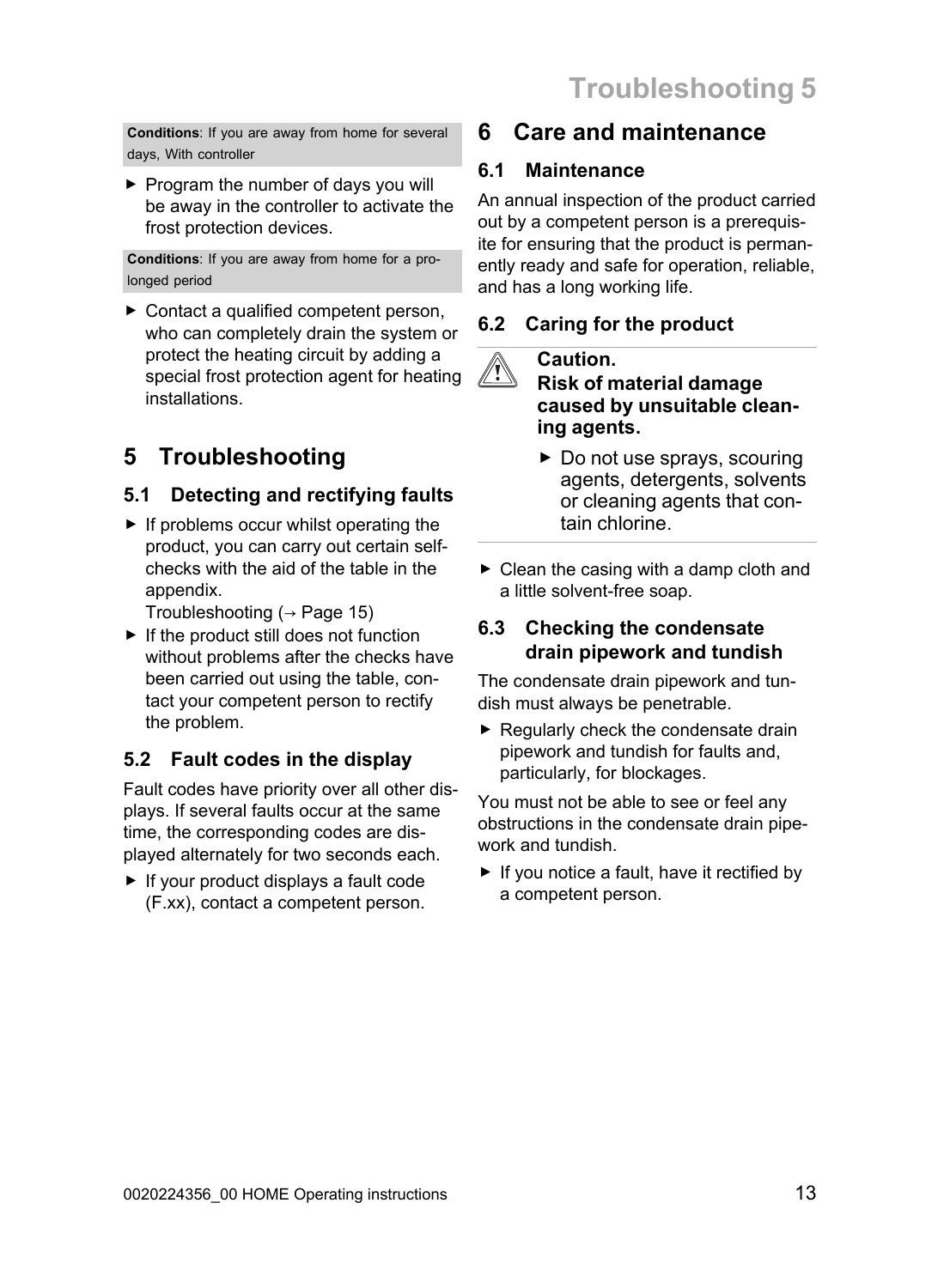# **7 Decommissioning**

# **7 Decommissioning**

#### **7.1 Temporarily decommissioning the product**

- ▶ Temporarily decommission the product only if there is no risk of frost.
- $\triangleright$  Switch off the product via the main switch provided on-site.
	- $\triangleleft$  The display goes out.
- ▶ When decommissioning for an extended period (e.g. holiday), you should also close the gas isolator cock and the cold water stop cock.

#### **7.2 Permanently decommissioning the product**

▶ Have a competent person permanently decommission the product.

# **8 Recycling and disposal**

 $\blacktriangleright$  The competent person who installed your product is responsible for the disposal of the packaging.

If the product is identified with this symbol:

- ▶ In this case, do not dispose of the product with the household waste.
- $\blacktriangleright$  Instead, hand in the product to a collection centre for old electrical or electronic appliances.

If the product contains batteries that are marked with this symbol, these batteries may contain substances that are hazardous to human health and the environment.

▶ In this case, dispose of the batteries at a collection point for batteries.

# **9 Guarantee and customer service**

#### **9.1 Guarantee**

– Two year guarantee

Vaillant provides this appliance with a parts and labour guarantee against defects that may occur within twenty-four months of the installation date. For the 2nd year of the guarantee to be valid an annual service must be carried out by a competent person approved at the time by the Health and Safety Executive one year after installation. The cost of this annual service is not included in the guarantee.

– Registering with us

Registration is simple. Just complete the Guarantee Registration Card and return to Vaillant within 30 days of installation. Your details will then be automatically registered within the Vaillant scheme.

– Immediate help

If your Vaillant boiler develops a fault your first action should be to contact your installer, as his professional assessment is needed under the terms of our Guarantee. If you are unable to contact your installer, phone Vaillant Service Solutions: 0870 6060 777

#### **9.2 Customer service**

To ensure regular servicing, it is strongly recommended that arrangements are made for a Maintenance Agreement. Please contact Vaillant Service Solutions for further details.

Vaillant Service Solutions: 0330 100 3461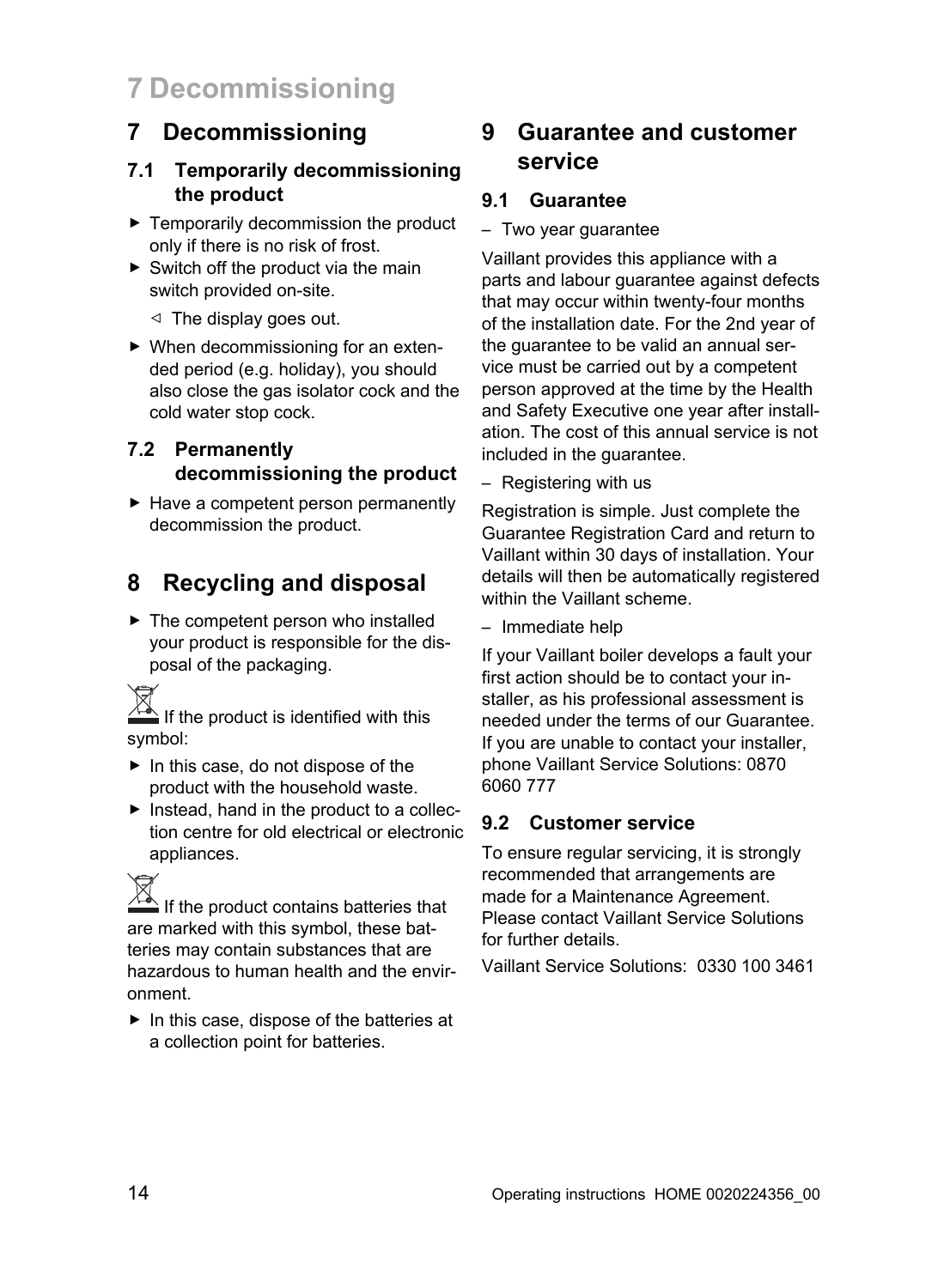# **Appendix**

# **A Operator level** – **overview**

| <b>Setting level</b>        | <b>Values</b>        |        | <b>Unit</b> | Increment, select | <b>Factory set-</b> |
|-----------------------------|----------------------|--------|-------------|-------------------|---------------------|
|                             | Min.                 | Max.   |             |                   | tings               |
| <b>Heating installation</b> |                      |        |             |                   |                     |
| Pressure in the heating in- | <b>Current value</b> |        | bar         | 0.1               |                     |
| stallation                  |                      | 15     |             |                   |                     |
| Heating flow temperature    | <b>Current value</b> |        | °C          |                   | 60                  |
|                             | 38                   | Preset |             |                   |                     |
|                             |                      | in the |             |                   |                     |
|                             |                      | system |             |                   |                     |

# **B Troubleshooting**

| <b>Fault</b>     | Cause                                     | <b>Measure</b>                                 |
|------------------|-------------------------------------------|------------------------------------------------|
| Product does not | The gas isolator cock installed on-site   | Open both gas isolator cocks.                  |
| start up:        | and/or the gas isolator cock on the       |                                                |
| No hot water     | product is closed.                        |                                                |
| Heating does     | The cold water stop cock is closed.       | Open the cold water stop cock.                 |
| not heat up      | The power supply in the building is dis-  | Check the fuse in the build-                   |
|                  | connected.                                | ing. The product automatically                 |
|                  |                                           | switches on after the power                    |
|                  |                                           | supply is restored.                            |
|                  | The product is switched off.              | Switch on the product $(\rightarrow$ "Switch-  |
|                  |                                           | ing on the product" section).                  |
|                  | The heating flow temperature or hot       | Set the heating flow temperat-                 |
|                  | water temperature has been set too        | ure and hot water temperature $(\rightarrow$   |
|                  | low.                                      | "Setting the heating flow temper-              |
|                  |                                           | ature" section/ $\rightarrow$ "Setting the hot |
|                  |                                           | water temperature" section).                   |
|                  | The system pressure is insufficient.      | Fill the heating installation ( $\rightarrow$  |
|                  | Low water pressure in the heating in-     | "Filling the heating installation"             |
|                  | stallation (fault code: F.22).            | section).                                      |
|                  |                                           | If the pressure drops frequently,              |
|                  |                                           | contact your competent person                  |
|                  |                                           | about this.                                    |
|                  | The system pressure is too high.          | Purge a radiator in order to re-               |
|                  |                                           | duce the pressure in the heating               |
|                  |                                           | installation, or contact your com-             |
|                  |                                           | petent person about this.                      |
|                  | There is air in the heating installation. | Purging the radiators                          |
|                  |                                           | If the problem occurs again: In-               |
|                  |                                           | form the competent person                      |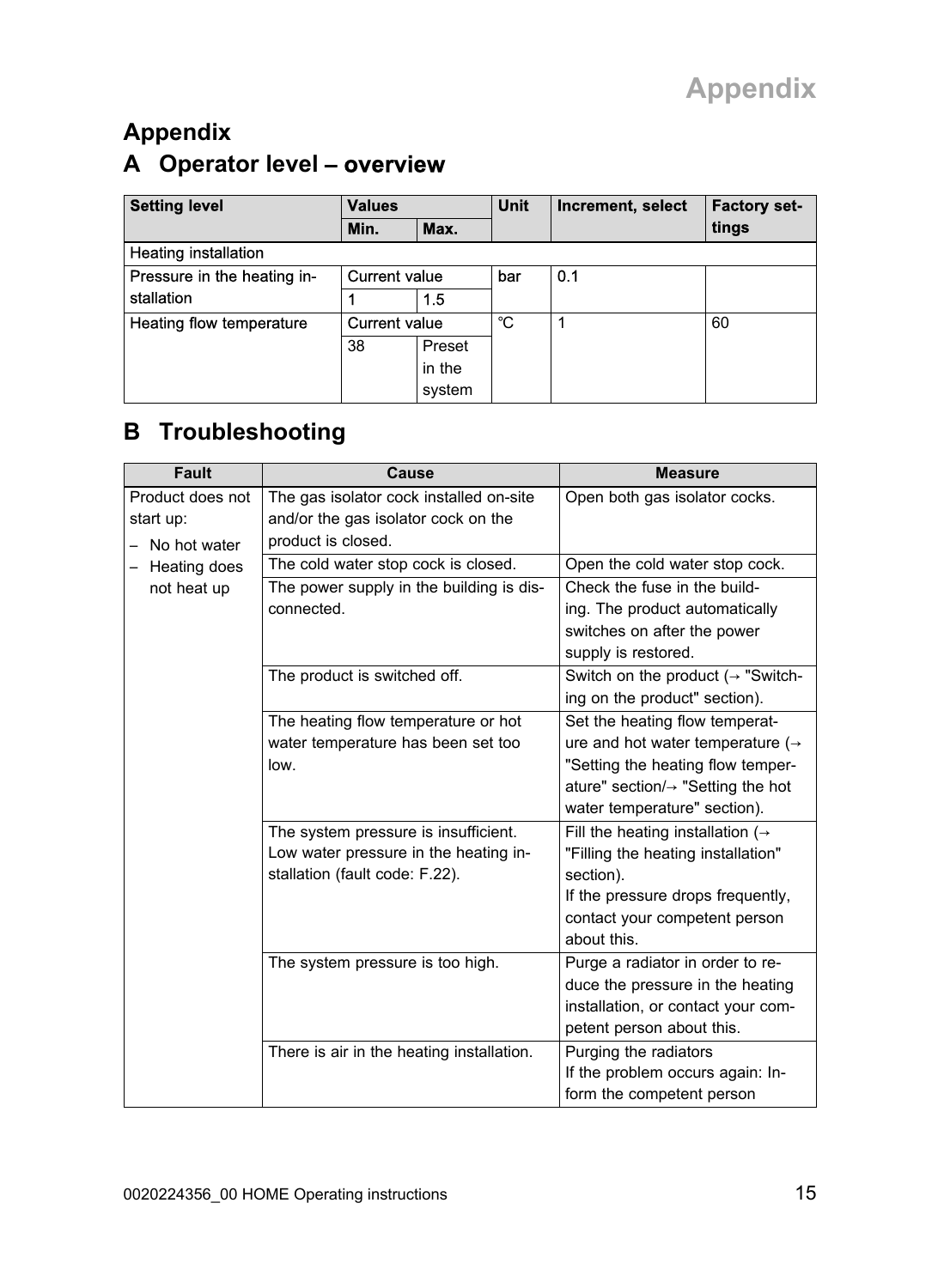# **Appendix**

| <b>Fault</b>       | Cause                                   | <b>Measure</b>                                   |
|--------------------|-----------------------------------------|--------------------------------------------------|
| Product does not   | After three successive failed ignition  | Press the $\circlearrowleft$ button. The product |
| start up:          | attempts, the system switches to fault  | carries out a new ignition attempt.              |
| No hot water       | mode (fault code: F.28).                | If the ignition problem is not rec-              |
| Heating does       |                                         | tified after three fault clearance               |
| not heat up        |                                         | attempts, contact a competent                    |
|                    |                                         | person.                                          |
| Hot water gener-   | The external controller is not set cor- | Set the external controller cor-                 |
| ation functioning  | rectly.                                 | rectly $(\rightarrow$ Controller operating in-   |
| correctly; heating |                                         | structions).                                     |
| does not start up. |                                         |                                                  |